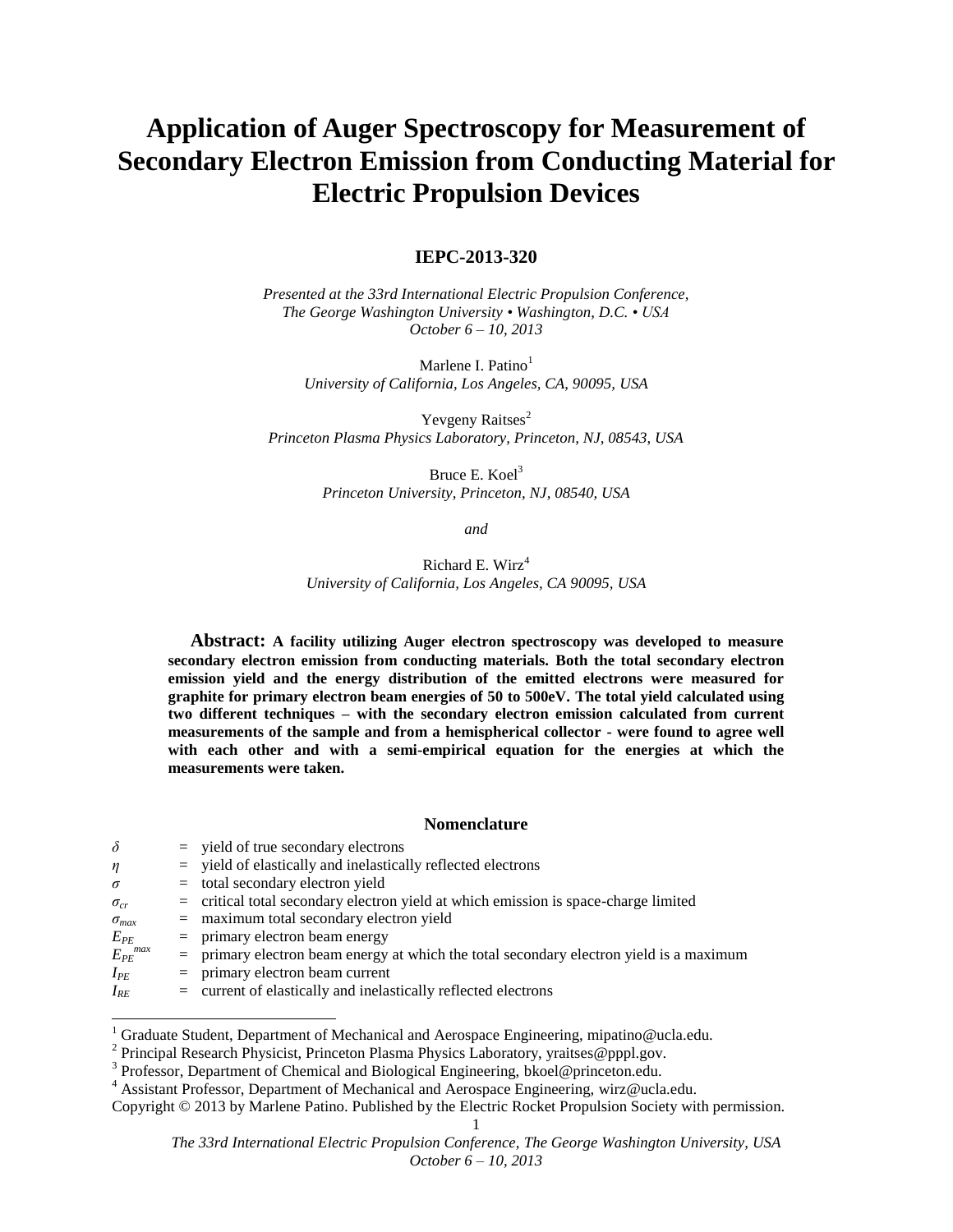$I_{SE}$  = current of true secondary electrons  $I_{\text{collector}}$  = collector current *Isample* = sample current

# <span id="page-1-1"></span>**I. Introduction**

LECTRON bombardment of materials can lead to the emission of electrons from the materials (termed ELECTRON bombardment of materials can lead to the emission of electrons from the materials (termed secondary electron emission) by various processes (Fig. 1) and can be separated by their energies (Fig. 2). Backscattered electrons are reflected after experiencing elastic collisions with valence electrons of the surface material, and are at approximately the primary electron energy. Inelastically reflected electrons with energies between 50eV and the primary electron energy are created during Auger transitions and plasmon generation.<sup>1</sup> True secondaries with energies below 50eV are produced by the ionization of atoms within the material by primary and reflected electrons.

<span id="page-1-3"></span>Secondary electron emission (SEE) from electron bombardment of materials can have adverse effects at a plasma-material interface (e.g. in electric propulsion, fusion, and plasma-processing devices), where SEE from the wall decreases the potential at the wall and hence increases electron loss to the wall, heating of the wall, and cooling of the plasma.2-4 The emitted electrons can also form beams due to their acceleration in the sheath, which for particular energy distributions of emitted electrons and beam and plasma electron densities, can lead to a two-stream instability.<sup>5</sup> In particle accelerators, the SEE may lead to instabilities in the positron beam and, depending on the emission behavior at low primary electron energies, may also lead to overheating of critical facility components (e.g. superconducting magnets). <sup>6</sup> The behavior of the total yield at low primary energies is a subject of much controversy<sup>7</sup> and will not be discussed in the present paper.

<span id="page-1-0"></span>Over the past century, extensive studies on SEE from materials have been performed. Many relations, mostly empirical, were developed for the dependence of total secondary electron yield (i.e. the number of secondary electrons emitted per incident primary electron) on the energy<sup>[6,8](#page-1-0)-14</sup> and angle<sup>[1,](#page-1-1)[9](#page-1-2)</sup> of the primary electrons with respect to the material surface, and for the energy,<sup>15</sup> angle, and spatial distribution of the secondary electrons.

Zameroski et al<sup>16</sup> calculated the dependence of total yield on primary electron energy for pocographite by

monitoring the current on the target. Pedgley and McCracken<sup>[13](#page-1-2)</sup> and Belhaj et al<sup>17</sup> calculated total yields of 5890 PT graphite and graphite, respectively, by monitoring the current on a cylindrical and hemispherical collector; Pedgley and McCracken were also able to calculate true secondary yield by separating the contributions of true and reflected secondary electrons. A 4-grid plus collector hemispherical assembly designed for surface analysis was used as a collector by Woods et al,<sup>18,19</sup> Farhang et al,<sup>[14](#page-1-2)</sup> and Kirby<sup>20</sup> to calculate true secondary yield of AXP-5Q pocographite, 5890 PT graphite, and AXF-5W pocographite, respectively; section IIA provides more detail on such a gridcollector assembly.

<span id="page-1-4"></span>The disadvantages of SEE discussed above have led to the investigation of various forms of carbon for electric propulsion devices due to its low SEE properties and low sputtering. Graphite and carboncarbon composite were examined for grids in ion thrusters.<sup>21,22</sup> Hall thrusters with segmented carbon velvet<sup>23</sup> and layered graphite/boron nitride<sup>24</sup> channels were built and tested. As higher power electric propulsion devices become more abundant, the use of graphite becomes more important since the primary electron energy at which the sheath will disappear for a xenon plasma (due to the increase in wall potential mentioned previously[\)](#page-1-3)<sup>2</sup> is larger for graphite than for most other materials.

<span id="page-1-2"></span>

<span id="page-1-5"></span>**Figure 1. Emission of secondary electrons (reflected and true secondaries) due to bombardment with primary electrons.**



**Figure 2. Secondary electron energy distribution (adapted from Ref. [1\)](#page-1-1).**

2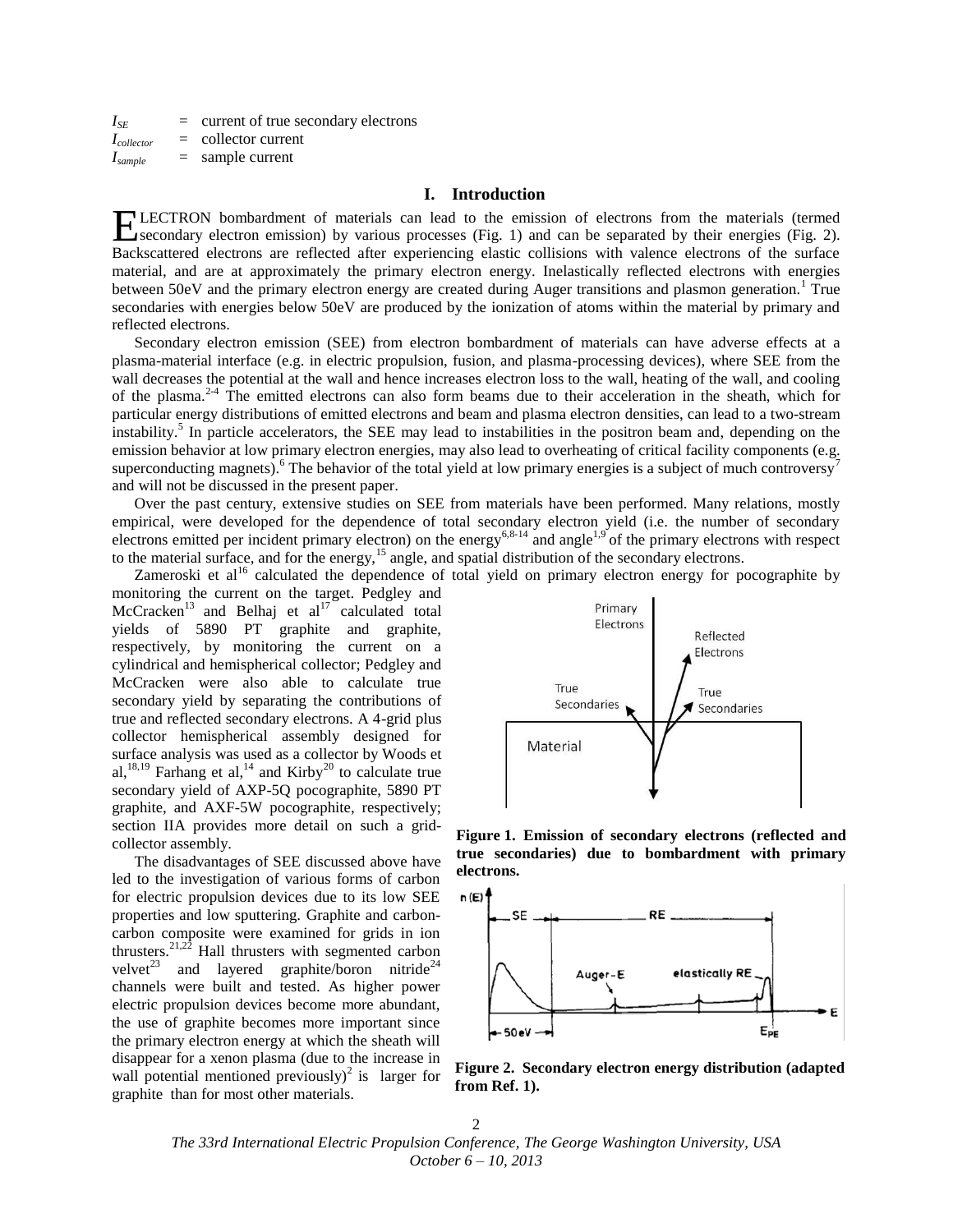This paper summarizes the research effort conducted at the Princeton Plasma Physics Laboratory (PPPL) to determine the feasibility of using surface analysis instruments as used by Refs. [18](#page-1-4)[-20](#page-1-5) for measuring the SEE properties of conducting materials. Detailed measurements of the SEE produced from graphite due to electron bombardment at primary electron energies between 50 and 500eV are presented.

Section II of this paper introduces the experimental setup and approach whereby the SEE measurements are taken. Section IIIA provides results of the characterization (i.e. size, shape, and current) of the primary electron beam. In Section IIIB, the total secondary yield of graphite is calculated and compared with existing experimental data. The secondary electron energy distribution is then used to separate contributions from low-energy true secondary electrons and higher energy reflected electrons. The paper concludes in Section IV with a discussion of proposed primary electron beam energies and materials for future SEE measurements.

# **II. Experimental Setup**

This section reviews the high vacuum facility with base pressure  $5x10^{-8}$ Torr, developed for measuring SEE, including the grid-collector assembly. Brief description of the phosphor screen used for beam characterization and details on the sample mounting system are also provided.

# **A. LEED-AES system**

The experiment utilized a four-grid plus collector assembly (Fig. 3) commonly used to study the structure and composition of material surfaces by low-energy electron diffraction (LEED) and Auger electron spectroscopy (AES), respectively. These surface analysis instruments provide excellent shielding of electrons from environmental effects (e.g. the Earth's magnetic field) and hence are ideal for such high sensitivity experiments as SEE.

The LEED-AES Phi model 15-120 system provides primary electrons with energies of up to 1600eV through a thermionic emission electron gun. The secondary electrons produced were measured on the collector with a Keithley 6485 picoammeter; note that only 120° collection angle measurements are obtained with the LEED-AES system used. A negative potential was applied at grids G2 and G3 with an Ortec 556 high voltage power supply to prevent secondary electrons with energy below the applied potential from reaching the collector. Hence the system works as a high pass filter and a distribution of the energy of the secondary electrons was obtained as the applied potential was varied. Grid G1 was kept at ground potential to maintain a field free region between the sample and collector.





**Figure 3. (a) Schematic and (b) picture of the facility for measuring SEE, including AES electron optics.**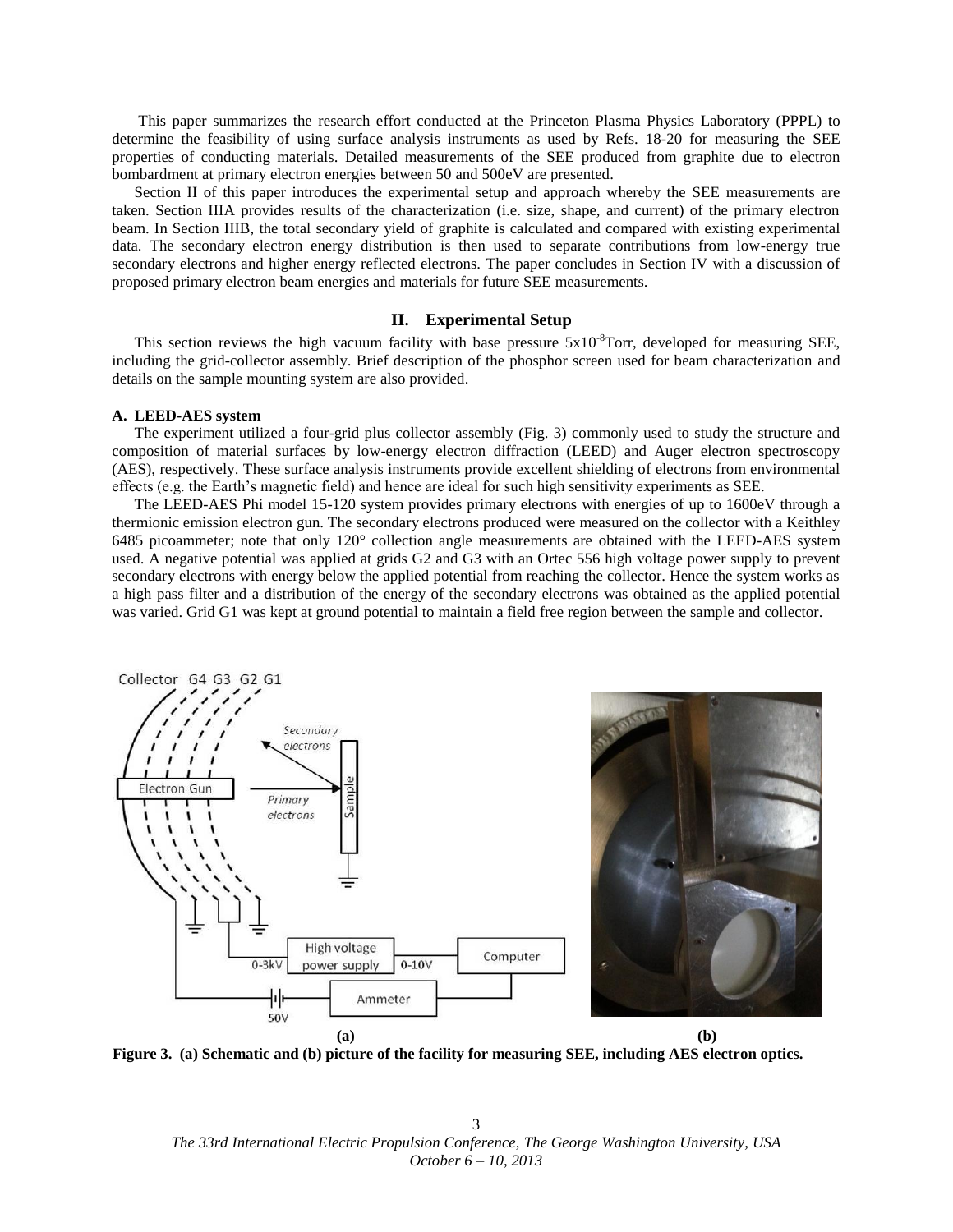





**Figure 4. (a) Sample and (b) phosphor screen.**

# **B.Mounting system**

The sample and a phosphor screen were mounted on a grounded plate (Fig. 4) approximately 20mm downstream of the LEED-AES system. The plate was attached to a vertical stage to move the sample or the phosphor screen in front of the electron gun and was designed such that the surface of the sample and phosphor screen were equidistant from the electron gun.

The sample was electrically insulated from the mount to allow biasing of the sample, and precise measurements of sample current independent of any current that may be collected on the mounting plate. A zinc sulfide phosphor screen allowed for visualization of the beam size and shape from a viewport opposite the LEED-AES system; the phosphor screen was grounded via the mounting plate.

# **III. Results and Analysis**

#### **A. Electron Beam Characterization**

Figure 5 shows the variation of the electron beam current with primary electron energy from 50 to 500eV. The beam current was determined by measuring the sample current as a positive voltage was increasingly applied to the sample to keep secondary electrons on the sample. The sample current curve was extrapolated down to zero sample voltage to account for any effects the biased sample might have on the primary electrons (e.g. acceleration of the primary electrons leading to changes in yield and energy of reflected electrons). Future measurements of electron beam current will be made with a two concentric cylinder Faraday cup design.

Images of the electron beam on the phosphor screen are found in Figure 6 for primary electron energy of 300 to 600eV. For all present measurements the electron gun was focused at 300eV (below 300eV the electron beam was not visible on the phosphor screen). As can be seen in Figure 6, the electron beam is only slightly defocused from approximately 1mm in diameter at 300eV to 1.7mm at 500eV. In future experiments, the beam will be better focused at each beam energy for greater accuracy.



**Figure 5. Electron beam current as a function of primary electron energy.**

*The 33rd International Electric Propulsion Conference, The George Washington University, USA October 6 – 10, 2013* 4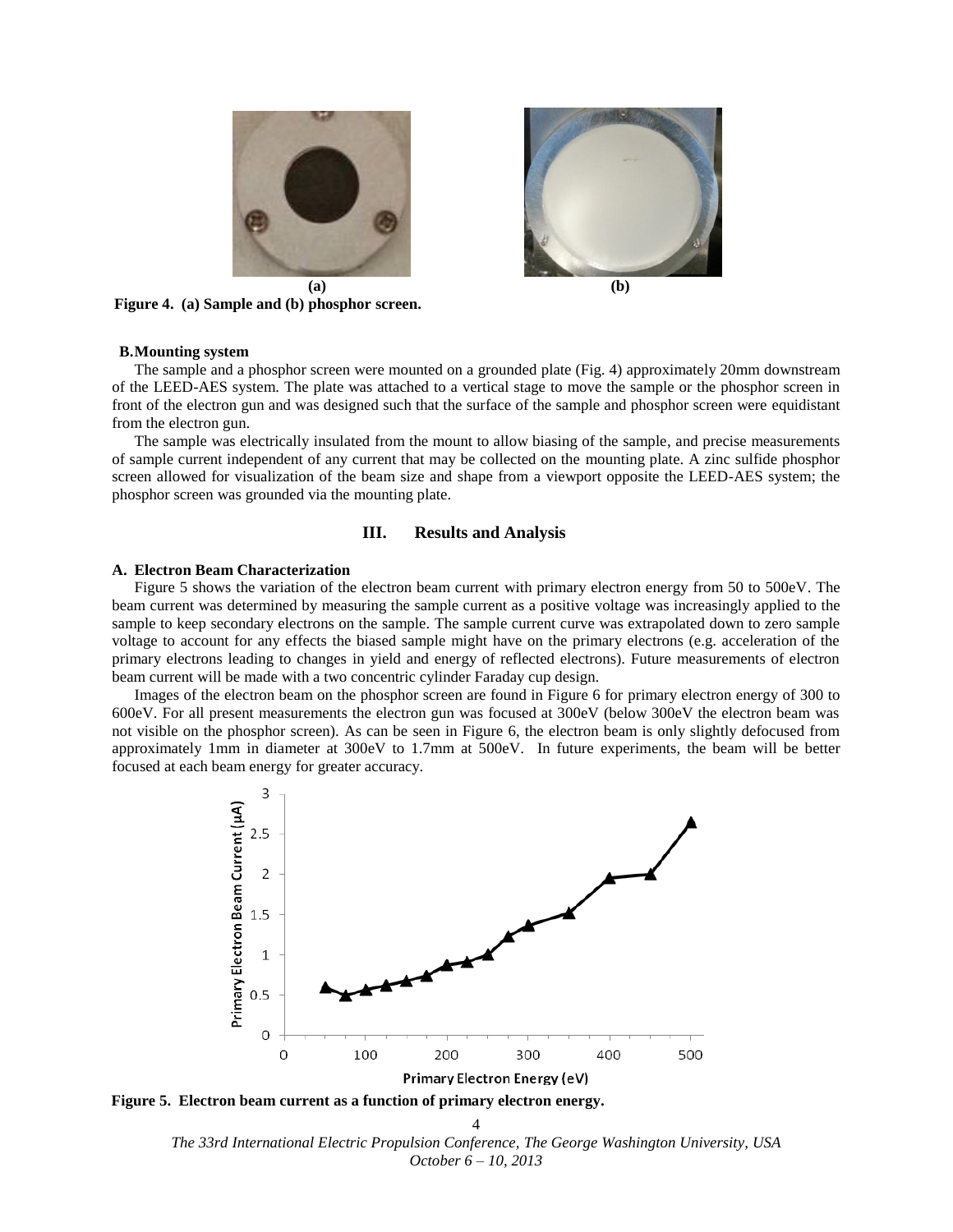

**Figure 6. Image of the electron beam (outlined in white) on the phosphor screen at (a) 300eV, (b) 350eV, (c) 400eV, (d) 450eV, (e) 500eV, and (f) 600eV. Note that the electron beam is less focused at higher energies.**

### **B.Secondary Electron Yield**

The total secondary electron yield  $\sigma$  was calculated using two different approaches. In the first approach, the assured sample current was used in the calculation<br> $\sigma = \frac{I_{SE} + I_{RE}}{I_{IE}} = \frac{I_{PE} - (I_{PE} - I_{SE})}{I_{IE}} = \frac{I_{PE} - I_{$ measured sample current was used in the calculation

was used in the calculation  
\n
$$
\sigma = \frac{I_{SE} + I_{RE}}{I_{PE}} = \frac{I_{PE} - (I_{PE} - I_{SE} - I_{RE})}{I_{PE}} = \frac{I_{PE} - I_{sample}}{I_{PE}}
$$
\n(1)

where  $I_{PE}$ ,  $I_{RE}$ , and  $I_{SE}$  are the primary, reflected, and true secondary electron currents and  $I_{sample}$  is the current on the sample when the sample is at ground potential.

In the second approach, the secondary electron current measured on the LEED-AES collector assembly was used to calculate σ,

$$
\sigma = \frac{I_{SE} + I_{RE}}{I_{PE}} = \frac{I_{\text{collector}}}{I_{PE}}
$$
(2)

where *Icollector* includes the currents on the four grids and the final collector. *Icollector* was determined by measuring the current on the collector assembly as the first grid G1 was biased positively to ensure complete collection of all secondary electrons. Once again, the collector assembly current curve was extrapolated down to zero voltage on G1 to account for any effects the biased grid may have on the primary electrons (e.g. attracting the primary electrons before reaching the sample).

The total secondary electron yields using both techniques are plotted in Figure 7. Also plotted is a semi-First total secondary electron yields using both techniques are proted in Figure 7. And<br>empirical equation for the energy dependence of total secondary electron yield,<sup>11</sup><br> $\sigma(E_{PE}) = \sigma_{max} \exp \left\{-\left[\ln\left(\frac{E_{PE}}{F_{max}}\right)^{2}\right]^{2}/2$ 

$$
\sigma(E_{PE}) = \sigma_{\text{max}} \exp\left\{-\left[\ln\left(\frac{E_{PE}}{E_{PE}^{\text{max}}}\right)\right]^2/2\alpha^2\right\}
$$
(3)

where  $\alpha = 1.6$  and the values for maximum yield,  $\sigma_{\text{max}}$ , and primary electron energy at which the yield is a maximum,  $E_{PE}^{max}$ , are taken from the yield calculated from Eqn. 1. From Figure 7, the total yields calculated using

*The 33rd International Electric Propulsion Conference, The George Washington University, USA October 6 – 10, 2013*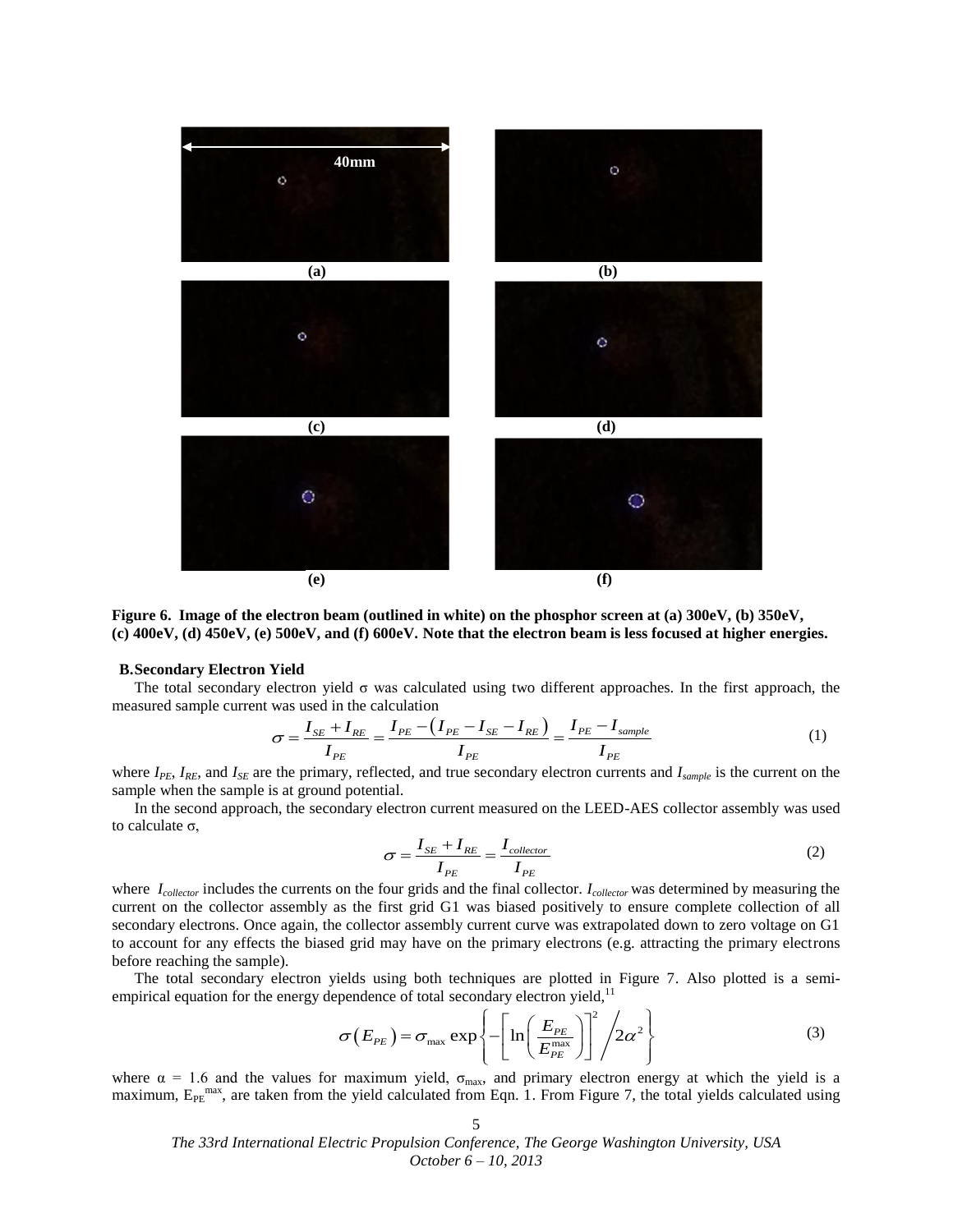

**Figure 7. Secondary electron yield as a function of primary electron energy for graphite calculated using the sample current (triangles) and the collector assembly current (squares) for secondary electron current. The solid line is the semi-empirical universal curve for the total yield from Ref. [11](#page-1-2) for the measured σmax and Emax.**

Eqns. 1 and 2 compare well with each other and with the semi-empirical equation. Additionally, the secondary electron emission from graphite in a xenon plasma can increase the wall potential such that the sheath disappears for primary electron energies as low as 275eV (where  $\sigma = \sigma_{cr} = 0.98$ ).

# **C.Secondary Electron Energy Spectrum**

As mentioned in section IIA, the energy distribution of emitted electrons is obtained by applying a retarding voltage to grids G2 and G3 in front of the collector and measuring the current on the collector. The energy distributions for a 100, 200, 350, and 500eV primary electron beam are found in Figure 8. The large peak at energies below 50eV are attributed to the true secondary electrons created in ionization processes within the material; the smaller peak near the primary electron beam energy are elastically reflected electrons that have lost little to no energy in collisions with the surface atoms. From Figure 8, as the primary electron beam energy is reduced, the percentage of elastically reflected electrons increases.

Note that the integration of the non-normalized energy distribution curve at each primary electron energy does not reproduce the total secondary electron current at that energy. The energy distributions curves are taken from electrons reaching the collector which is located behind 4-grids, representing an effective transparency of 35-45%.

# <span id="page-5-0"></span>**IV. Conclusion**

The use of Auger electron spectroscopy instruments for fully characterizing the secondary electron emission (yield and energy distribution of emitted electrons) of conducting materials was validated with measurements of graphite for primary electron beam energies between 50 and 500eV. Accurate measurements required that the LEED-AES system grid transparency be considered, as well as the effects of sample biasing on the electron gun.

Future experiments will investigate the behavior of reflected electrons at low primary electron energies. In particular, experiments will determine if the yield goes to zero as the primary electron energy goes to zero as is assumed in many semi-empirical equations of total secondary electron yield, or if the instead the total yield has a minimum below 20eV and goes to 1 (the yield from backscattered electrons approaching 1 and from true secondaries approaching zero) at zero primary energy as found in recent experimental data.<sup>[6,2](#page-1-0)5</sup> In contrast to measurements in Refs. [6](#page-1-0) and [25](#page-5-0) where a negative bias was applied to the sample to decelerate the primary electrons to low energy, measurements at PPPL will utilize an electron gun capable of producing primary electrons as low as 3eV. This will avoid the possibility of reflection of the primary electrons in the vacuum before reaching the sample. In addition, future experiments will investigate the sensitivity of the total yield to material temperature and will test the SEE of materials relevant to electric propulsion and fusion devices, including carbon-carbon composites.

*The 33rd International Electric Propulsion Conference, The George Washington University, USA October 6 – 10, 2013*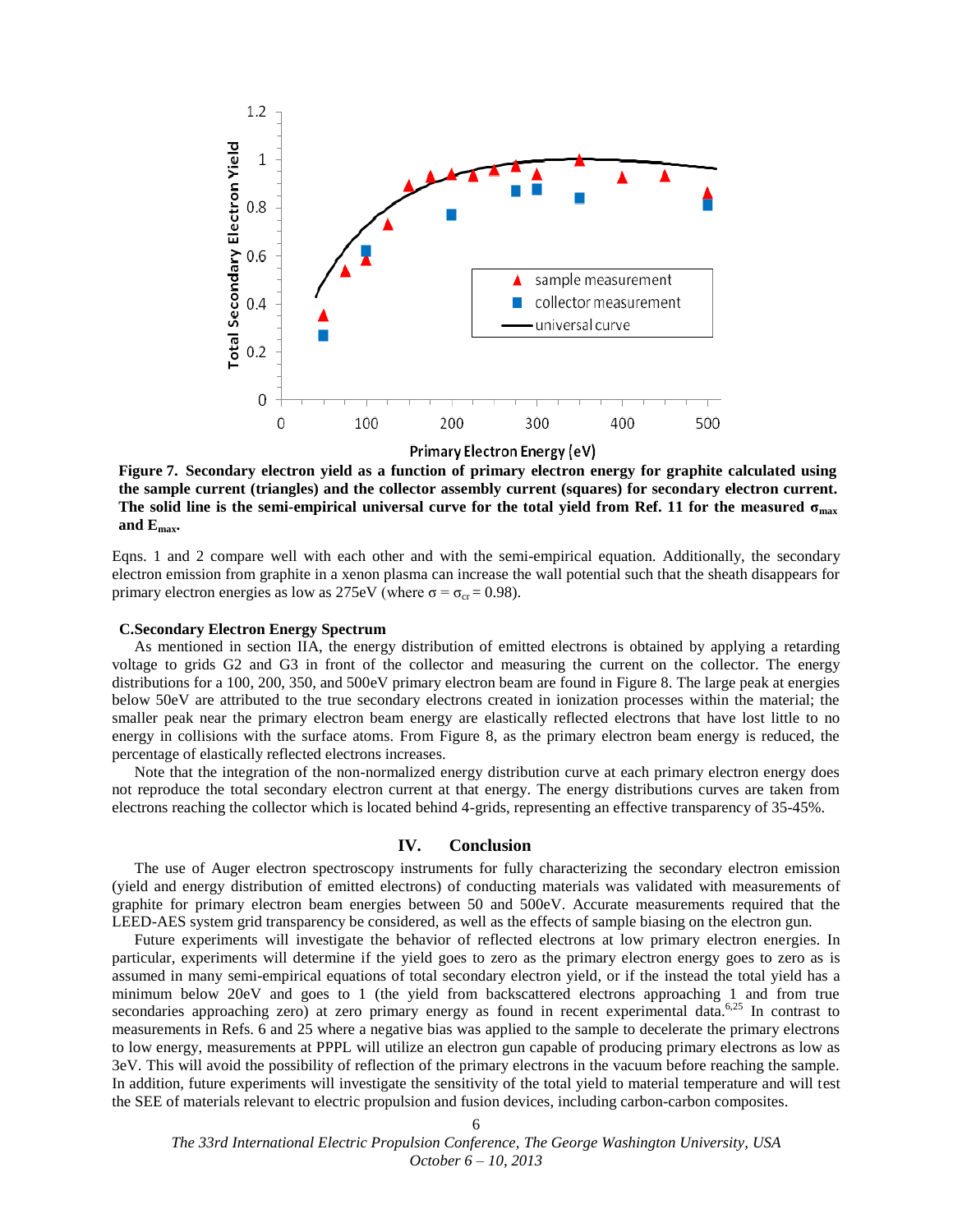

**Figure 8. Energy distributions of secondary electrons from a graphite sample due to electron bombardment at (a) 100eV, (b) 200eV, (c) 350eV, and (d) 500eV.**

#### **Acknowledgments**

The authors would like to thank Dr. Angela Capece of the Material Science Program at the Princeton Plasma Physics Laboratory for much technical and scientific support, and Chenggang Jin for assistance in data collection. Funding for this research was provided by the Air Force Office of Scientific Research. This work was also supported in part by the University of Michigan/AFRL Center of Excellence in Electric Propulsion (MACEEP), Grant F9550- 09-1-0695, with additional support from the UCLA School of Engineering and Applied Science.

# **References**

 $\overline{a}$ 

<sup>6</sup> R. Cimino, I. R. Collins, M. A. Furman, M. Pivi, F. Ruggiero, G. Rumolo, and F. Zimmermann, "Can Low-Energy Electrons Affect High-Energy Physics Accelerators?" *Physical Review Letters*, Vol. 93, No. 1, 2004.

<sup>&</sup>lt;sup>1</sup> H. Seiler, "Secondary Electron Emission in the Scanning Electron Microscope," Journal of Applied Physics, Vol. 54, No. 11, 1983.

<sup>&</sup>lt;sup>2</sup> G. D. Hobbs and J. A. Wesson, "Heat Flow Through a Langmuir Sheath in the Presence of Electron Emission," *Plasma Physics*, Vol. 9, 1967, pp. 85-87. 3 J. P. Gunn, "Evidence for Strong Secondary Electron Emission in the Tokamak Scrape-off Layer," *Plasma Physics* 

*and Controled Fusion*, Vol. 54, 085007, 2012.

<sup>4</sup> D. Sydorenko, A. Smolyakov, I. Kaganovich, and Y. Raitses, "Kinetic Simulation of Secondary Electron Emission Effects in Hall Thrusters," *Physics of Plasmas*, Vol. 13, 014501, 2006.

<sup>5</sup> D. Sydorenko, A. Smolyakov, I. Kaganovich, and Y. Raitses, "Effects of Non-Maxwellian Electron Velocity Distribution Function on Two-Stream Instability in Low-Pressure Discharges," *Physics of Plasmas*, Vol. 14, 013508, 2007.